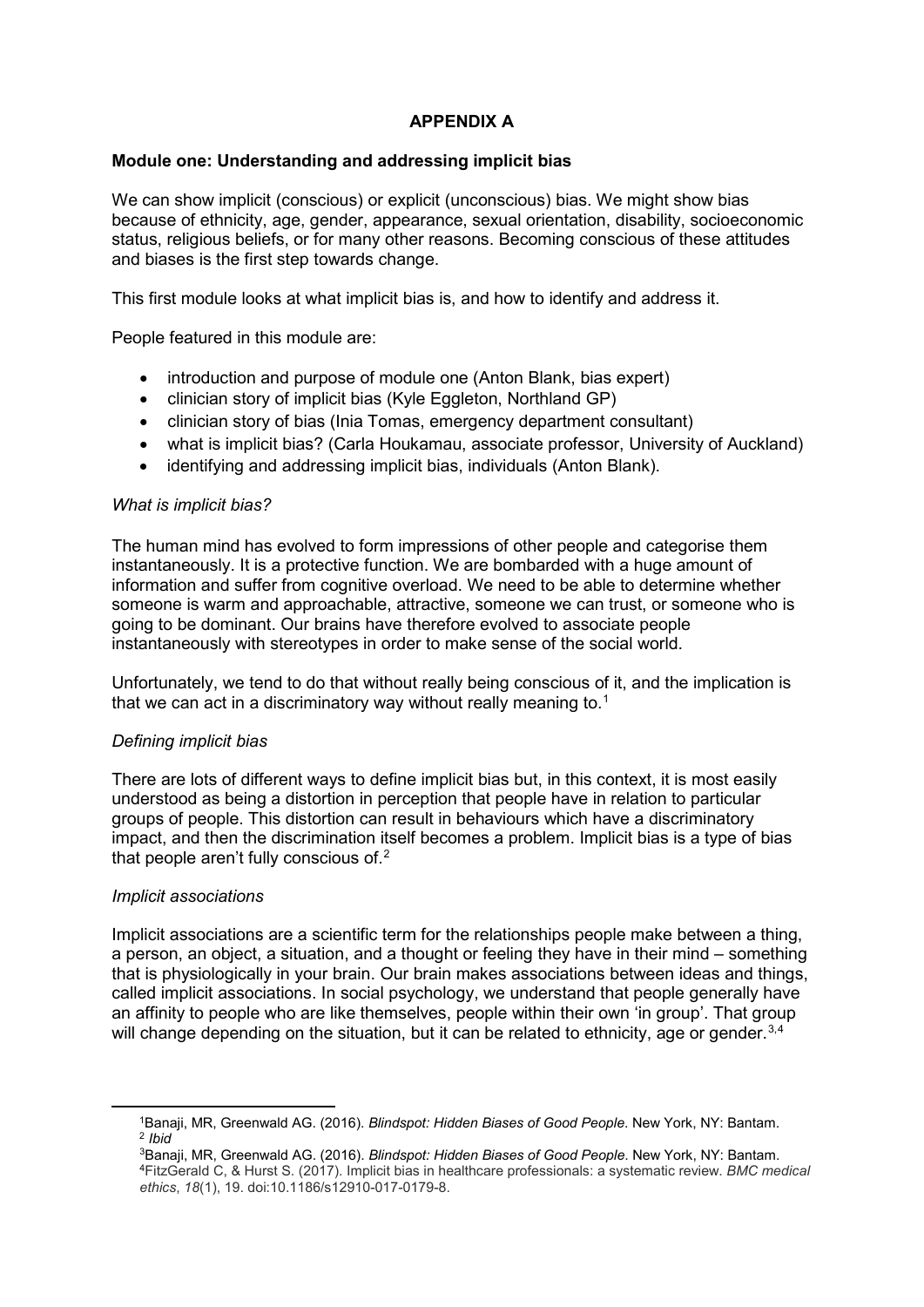#### *Societal stereotypes*

Societal stereotypes can affect the way we see other people. For example, there is a lot of research that shows stereotypes around the elderly affect the way we perceive older people and what they are competent and able to do. There are also stereotypes around gender that affect how people perhaps perceive leadership as being a masculine quality and nurturing a female quality.

All these stereotypes exist in society, and the idea of implicit bias is that we internalise them into our minds without really being consciously aware of them. That's really important in understanding discrimination.

#### *Research into medical students' biases*

The University of Auckland researched the attitudes medical students have towards Pākehā, European and Māori clients. They found that medical students have pro-European and pro-Pākehā biases. These are largely implicit. They also have implicit biases around Māori, and these relate to the idea that Māori are less compliant. [5](#page-1-0)

If you are a doctor or other health care provider and suspect your client might not be as compliant if you give them instructions or medication, that can have negative implications for your patient and their outcomes because it means they're not getting the proactive care they require. [6](#page-1-1)

– Dr Carla Houkamau, associate professor, University of Auckland

#### *What is explicit bias?*

<span id="page-1-1"></span><span id="page-1-0"></span>**.** 

Explicit bias refers to the attitudes and beliefs we have about a person or group on a conscious and overt level. [7](#page-1-2)

#### *Countering implicit bias for individuals*

Strategies that show promise in countering implicit bias for individuals include:

- contrasting negative stereotypes with specific positive examples
- seeing people as individuals rather than stereotypical members of their ethnic or social group
- seeing things from the perspective of the person who is being stereotyped
- mixing with members of other ethnic and social groups
- exposing yourself to media that aims to break down prejudice and discrimination
- treating people both as individuals and part of their wider family and whānau.

<sup>5</sup>Cormack D, Harris R, Stanley J, Lacey, Jones R, Curtis E. (2018). Ethnic bias amongst medical students in Aotearoa/New Zealand: Findings from the Bias and Decision Making in Medicine (BDMM) study. *PLOS ONE*, *13*(8), e0201168. doi:10.1371/journal.pone.0201168.

<sup>&</sup>lt;sup>6</sup>Houkamau, C. (2016). What you can't see can hurt you: How does stereotyping, implicit bias and stereotype threat affect Māori health? *MAI Journal*: A New Zealand of Indigenous Scholarship, 5(2). 10.20507/MAIJournal.2016.5.2.3.

<span id="page-1-2"></span><sup>7</sup>Green AR, Carney DR, Pallin, DJ, Ngo, LH, Raymond KL, Lezzoni, LI, Banaji, MR. (2007). Implicit bias among physicians and its prediction of thrombolysis decisions for black and white patients. *Journal of general internal medicine*, 22(9), 1231–1238. doi:10.1007/s11606-007-0258-5.